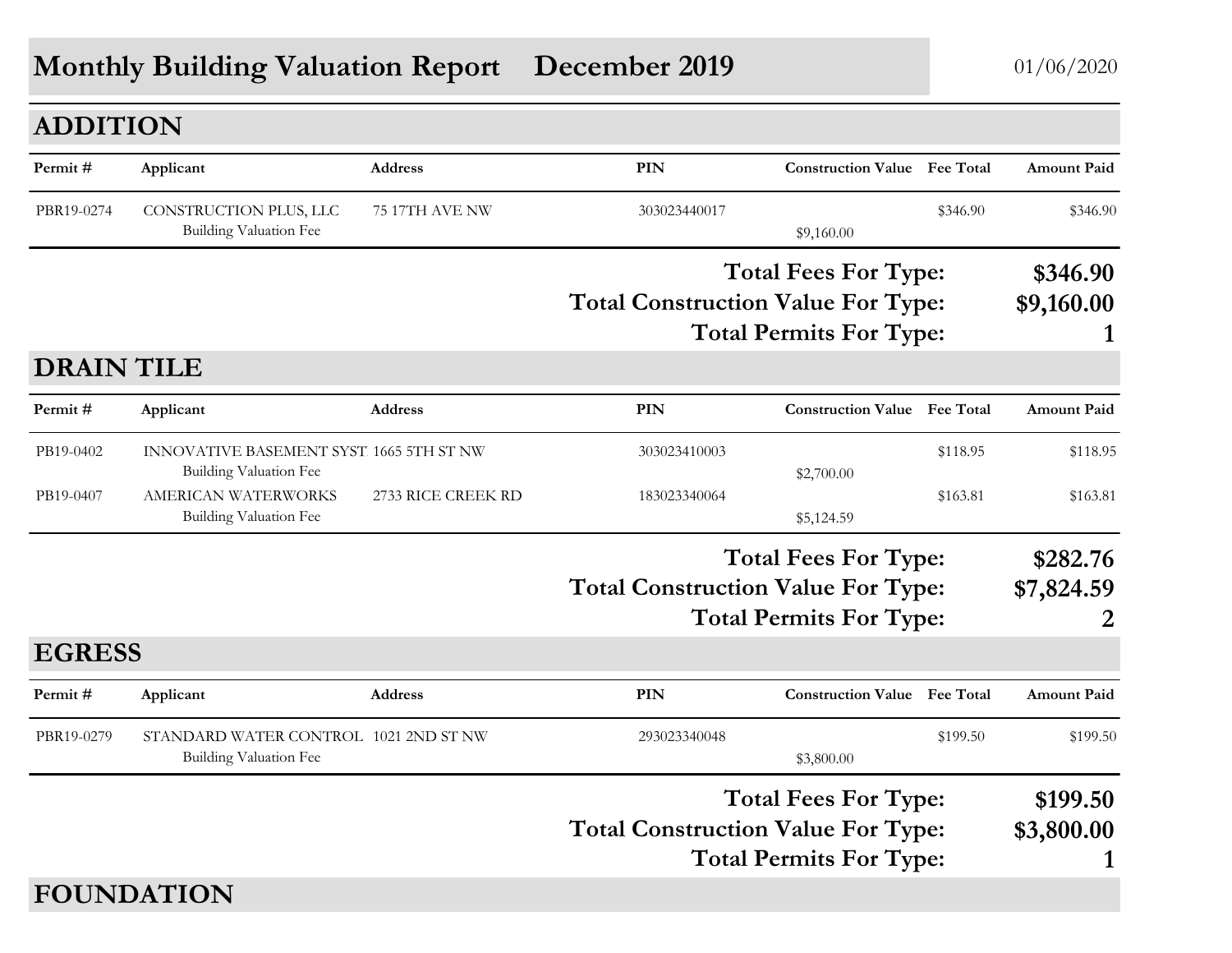| Permit#    | Applicant                                 | <b>Address</b>                                   | PIN                                       | <b>Construction Value Fee Total</b>                           |              | <b>Amount Paid</b>     |
|------------|-------------------------------------------|--------------------------------------------------|-------------------------------------------|---------------------------------------------------------------|--------------|------------------------|
| PBR19-0292 | Building Valuation Fee                    | JESSE TREBIL FOUNDATION SY 722 SILVER LAKE RD NW | 303023210005                              | \$3,300.00                                                    | \$185.75     | \$185.75               |
|            |                                           |                                                  | <b>Total Construction Value For Type:</b> | <b>Total Fees For Type:</b><br><b>Total Permits For Type:</b> |              | \$185.75<br>\$3,300.00 |
|            | <b>NEW CONSTRUCTION</b>                   |                                                  |                                           |                                                               |              |                        |
| Permit#    | Applicant                                 | <b>Address</b>                                   | <b>PIN</b>                                | <b>Construction Value Fee Total</b>                           |              | <b>Amount Paid</b>     |
| PBR19-0228 | <b>DOMINIUM</b><br>Building Valuation Fee | 617 8TH AVE NW                                   | 1111111111111                             | \$21,000,000.00                                               | \$548,248.24 | \$548,248.24           |
| PBR19-0248 | Building Valuation Fee                    | PULTE HOMES OF MINNESOTA 763 MIDTOWN LN          | 293023120170                              | \$182,000.00                                                  | \$6,477.50   | \$6,477.50             |
| PBR19-0251 | Building Valuation Fee                    | PULTE HOMES OF MINNESOTA 769 MIDTOWN LN          | 293023120169                              | \$182,000.00                                                  | \$6,477.50   | \$6,477.50             |
| PBR19-0252 | <b>Building Valuation Fee</b>             | PULTE HOMES OF MINNESOTA 793 MIDTOWN LN          | 293023120165                              | \$182,000.00                                                  | \$6,477.50   | \$6,477.50             |
| PBR19-0253 | Building Valuation Fee                    | PULTE HOMES OF MINNESOTA 775 MIDTOWN LN          | 293023120168                              | \$182,000.00                                                  | \$6,477.50   | \$6,477.50             |
| PBR19-0254 | <b>Building Valuation Fee</b>             | PULTE HOMES OF MINNESOTA 781 MIDTOWN LN          | 293023120167                              | \$182,000.00                                                  | \$6,477.50   | \$6,477.50             |
| PBR19-0255 | <b>Building Valuation Fee</b>             | PULTE HOMES OF MINNESOTA 787 MIDTOWN LN          | 293023120166                              | \$182,000.00                                                  | \$6,477.50   | \$6,477.50             |
| PBR19-0256 | Building Valuation Fee                    | PULTE HOMES OF MINNESOTA 754 MIDTOWN LN          | 293023120156                              | \$182,000.00                                                  | \$5,793.88   | \$5,793.88             |
| PBR19-0257 | <b>Building Valuation Fee</b>             | PULTE HOMES OF MINNESOTA 736 MIDTOWN LN          | 293023120159                              | \$182,000.00                                                  | \$5,793.88   | \$5,793.88             |
| PBR19-0259 | Building Valuation Fee                    | PULTE HOMES OF MINNESOTA 721 MIDTOWN LN          | 293023120175                              | \$182,000.00                                                  | \$6,477.50   | \$6,477.50             |
| PBR19-0260 | <b>Building Valuation Fee</b>             | PULTE HOMES OF MINNESOTA 727 MIDTOWN LN          | 293023120174                              | \$182,000.00                                                  | \$6,477.50   | \$6,477.50             |
| PBR19-0261 | <b>Building Valuation Fee</b>             | PULTE HOMES OF MINNESOTA 733 MIDTOWN LN          | 293023120173                              | \$182,000.00                                                  | \$6,477.50   | \$6,477.50             |
| PBR19-0262 | <b>Building Valuation Fee</b>             | PULTE HOMES OF MINNESOTA 724 MIDTOWN LN          | 293023120161                              | \$182,000.00                                                  | \$5,793.88   | \$5,793.88             |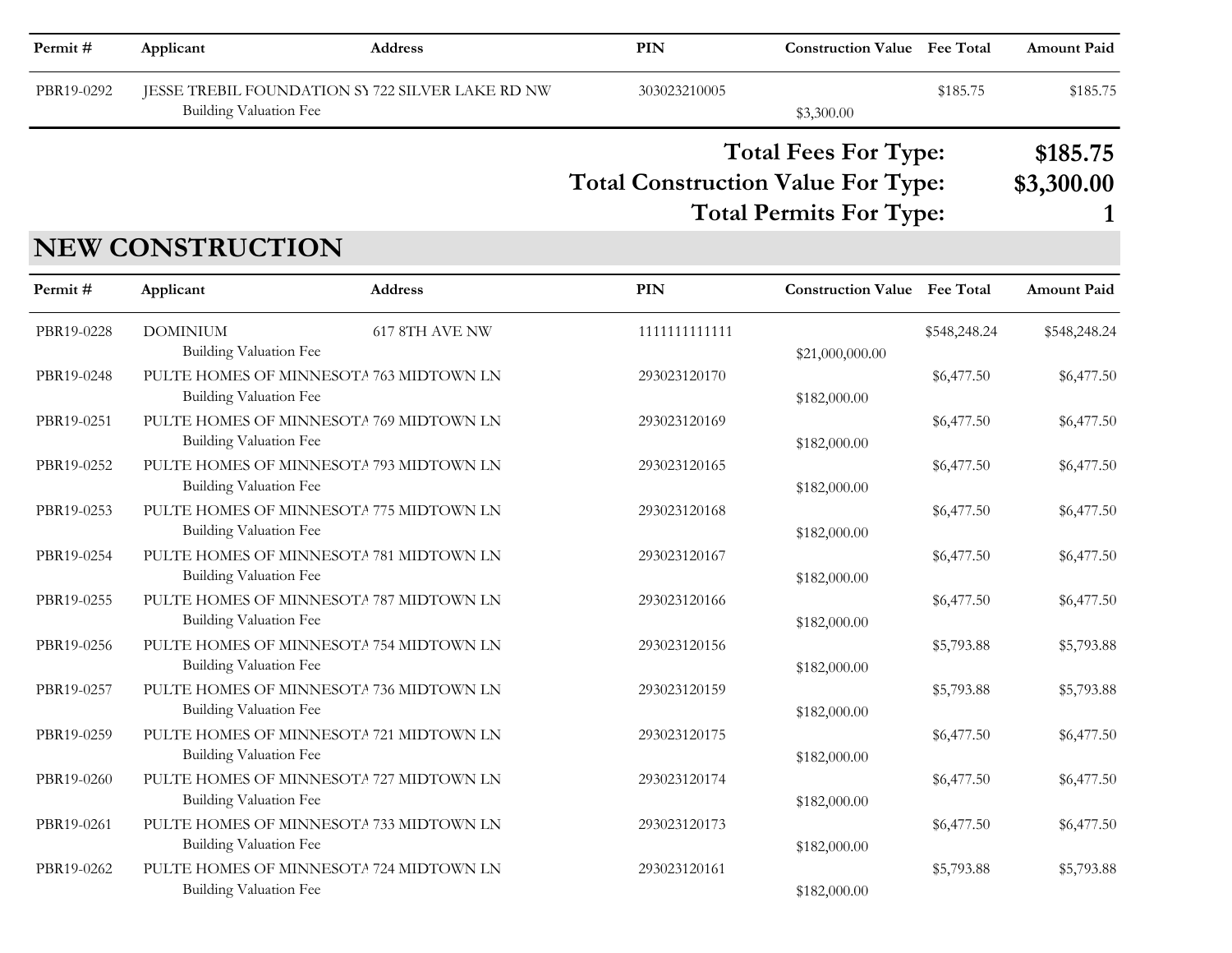| PBR19-0263 | PULTE HOMES OF MINNESOTA 745 MIDTOWN LN | 293023120171 |              | \$6,477.50 | \$6,477.50 |
|------------|-----------------------------------------|--------------|--------------|------------|------------|
|            | Building Valuation Fee                  |              | \$182,000.00 |            |            |
| PBR19-0264 | PULTE HOMES OF MINNESOTA 739 MIDTOWN LN | 293023120172 |              | \$6,477.50 | \$6,477.50 |
|            | Building Valuation Fee                  |              | \$182,000.00 |            |            |
| PBR19-0265 | PULTE HOMES OF MINNESOTA 730 MIDTOWN LN | 293023120160 |              | \$5,793.88 | \$5,793.88 |
|            | Building Valuation Fee                  |              | \$182,000.00 |            |            |
| PBR19-0266 | PULTE HOMES OF MINNESOTA 748 MIDTOWN LN | 293023120157 |              | \$5,793.88 | \$5,793.88 |
|            | Building Valuation Fee                  |              | \$182,000.00 |            |            |
| PBR19-0267 | PULTE HOMES OF MINNESOTA 742 MIDTOWN LN | 293023120158 |              | \$5,793.88 | \$5,793.88 |
|            | Building Valuation Fee                  |              | \$182,000.00 |            |            |

**Total Construction Value For Type: \$24,094,000.00 Total Fees For Type: \$654,264.02 Total Permits For Type: 18**

**REMODEL**

| Permit#    | Applicant                                                                      | Address              | <b>PIN</b>   | <b>Construction Value</b> Fee Total |             | <b>Amount Paid</b> |
|------------|--------------------------------------------------------------------------------|----------------------|--------------|-------------------------------------|-------------|--------------------|
| PBR19-0240 | FTK INC<br><b>Building Valuation Fee</b>                                       | 475 OLD HIGHWAY 8 NW | 293023420004 | \$105,000.00                        | \$4,673.10  | \$4,673.10         |
| PBR19-0241 | COREBIOME/ORASURE<br>Building Valuation Fee                                    | 600 COUNTY ROAD D W  | 323023430013 | \$916,000.00                        | \$10,464.75 | \$10,464.75        |
| PBR19-0249 | WESTIN CONSTRUCTION COM 900 LONG LAKE RD<br>Building Valuation Fee             |                      | 203023340125 | \$65,000.00                         | \$1,587.30  | \$1,587.30         |
| PBR19-0272 | <b>GARDNER BUILDERS, LLC</b><br><b>Building Valuation Fee</b>                  | 119 14TH ST NW       | 213023320016 | \$998,820.00                        | \$11,868.37 | \$11,868.37        |
| PBR19-0278 | KITCHENS BY DESIGN<br><b>Building Valuation Fee</b>                            | 149 WINDSOR CT       | 313023120128 | \$4,500.00                          | \$218.75    | \$218.75           |
| PBR19-0280 | Nisalyn R Graves<br>Building Valuation Fee                                     | 633 3RD AVE NW       | 293023140026 | \$4,000.00                          | \$205.00    | \$205.00           |
| PBR19-0281 | J&J REMODELERS<br>Building Valuation Fee                                       | 1546 16TH TER NW     | 203023220025 | \$6,000.00                          | \$180.00    | \$180.00           |
| PBR19-0283 | HOFFMAN WEBER CONSTRUCT 2155 OLD HIGHWAY 8 NW<br><b>Building Valuation Fee</b> |                      | 163023320021 | \$50,000.00                         | \$1,362.83  | \$1,362.83         |
| PBR19-0284 | MINNESOTA RUSCO INC<br>Building Valuation Fee                                  | 221 WINDSOR LN       | 313023130015 | \$9,450.00                          | \$354.88    | \$354.88           |
| PBR19-0285 | <b>NOVA HOMES INC</b><br>Building Valuation Fee                                | 1365 16TH AVE NW     | 203023320046 | \$16,740.00                         | \$555.31    | \$555.31           |
| PBR19-0286 | THE BAINEY GROUP                                                               | 33 5TH AVE NW        | 293023440052 |                                     | \$2,417.05  | \$2,417.05         |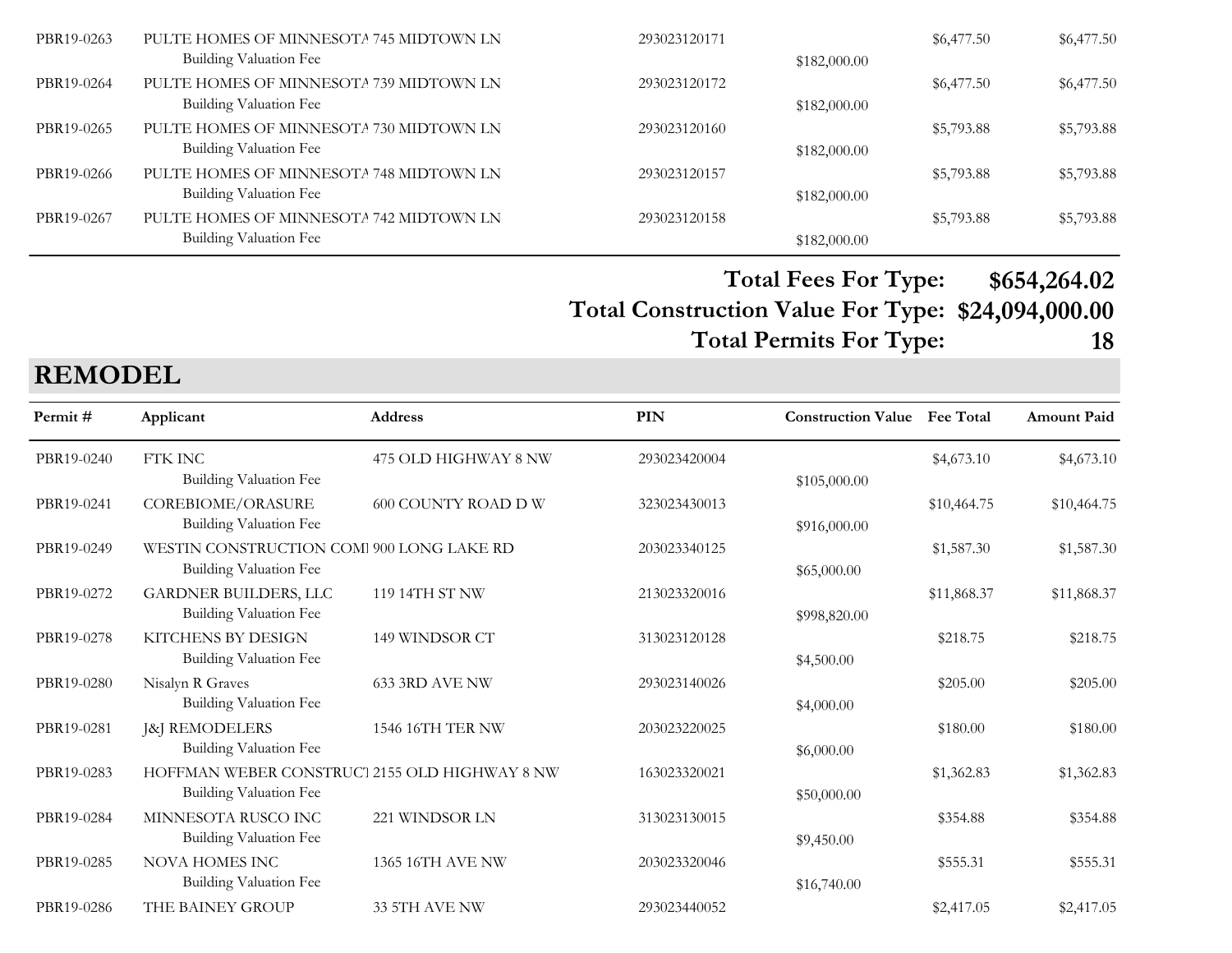| Permit#<br>PBR19-0268<br>PBR19-0273<br>PBR19-0275<br>PBR19-0287 | Applicant<br>HOMESTEAD REMODELING AI 1976 16TH ST NW<br><b>Building Valuation Fee</b><br>YOUR HOME IMPROVEMENT C 1976 16TH ST NW<br><b>Building Valuation Fee</b><br><b>CLASSIC HOME RENOVATION 105 STINSON BLVD</b><br><b>Building Valuation Fee</b><br>MARKER DESIGN BUILD LLC 1875 LONG LAKE RD<br>Building Valuation Fee | <b>Address</b> | PIN<br>193023110065<br>193023110065<br>303023330004<br>183023440072<br><b>Total Construction Value For Type:</b> | <b>Construction Value Fee Total</b><br>\$5,988.00<br>\$4,858.00<br>\$10,000.00<br>\$8,000.00<br><b>Total Fees For Type:</b><br><b>Total Permits For Type:</b> | \$259.66<br>\$228.59<br>\$370.00<br>\$315.00 | <b>Amount Paid</b><br>\$259.66<br>\$228.59<br>\$370.00<br>\$315.00<br>\$1,173.25<br>\$28,846.00<br>4 |
|-----------------------------------------------------------------|------------------------------------------------------------------------------------------------------------------------------------------------------------------------------------------------------------------------------------------------------------------------------------------------------------------------------|----------------|------------------------------------------------------------------------------------------------------------------|---------------------------------------------------------------------------------------------------------------------------------------------------------------|----------------------------------------------|------------------------------------------------------------------------------------------------------|
|                                                                 |                                                                                                                                                                                                                                                                                                                              |                |                                                                                                                  |                                                                                                                                                               |                                              |                                                                                                      |
|                                                                 |                                                                                                                                                                                                                                                                                                                              |                |                                                                                                                  |                                                                                                                                                               |                                              |                                                                                                      |
|                                                                 |                                                                                                                                                                                                                                                                                                                              |                |                                                                                                                  |                                                                                                                                                               |                                              |                                                                                                      |
|                                                                 |                                                                                                                                                                                                                                                                                                                              |                |                                                                                                                  |                                                                                                                                                               |                                              |                                                                                                      |
|                                                                 |                                                                                                                                                                                                                                                                                                                              |                |                                                                                                                  |                                                                                                                                                               |                                              |                                                                                                      |
|                                                                 |                                                                                                                                                                                                                                                                                                                              |                |                                                                                                                  |                                                                                                                                                               |                                              |                                                                                                      |
|                                                                 | <b>REMODEL - BATHROOM</b>                                                                                                                                                                                                                                                                                                    |                | <b>Total Construction Value For Type:</b>                                                                        | <b>Total Fees For Type:</b><br><b>Total Permits For Type:</b>                                                                                                 |                                              | \$1,191.00<br>\$36,400.00                                                                            |
| PBR19-0295                                                      | Evangeline Fitzpatrick Trust<br><b>Building Valuation Fee</b>                                                                                                                                                                                                                                                                | 42 16TH AVE SW | 313023110009                                                                                                     | \$20,000.00                                                                                                                                                   | \$645.00                                     | \$645.00                                                                                             |
| PBR19-0291                                                      | BECKER BUILDING & REMODE 559 SUNSET LN<br><b>Building Valuation Fee</b>                                                                                                                                                                                                                                                      |                | 323023310080                                                                                                     | \$16,400.00                                                                                                                                                   | \$546.00                                     | \$546.00                                                                                             |
| Permit#                                                         | Applicant                                                                                                                                                                                                                                                                                                                    | Address        | <b>PIN</b>                                                                                                       | <b>Construction Value</b> Fee Total                                                                                                                           |                                              | <b>Amount Paid</b>                                                                                   |
|                                                                 | <b>REMODEL - BASEMENT</b>                                                                                                                                                                                                                                                                                                    |                | <b>Total Construction Value For Type:</b>                                                                        | <b>Total Fees For Type:</b><br><b>Total Permits For Type:</b>                                                                                                 |                                              | \$35,130.09<br>\$2,349,510.00<br>12                                                                  |
|                                                                 |                                                                                                                                                                                                                                                                                                                              |                |                                                                                                                  |                                                                                                                                                               |                                              |                                                                                                      |
| PBR19-0289                                                      | <b>Building Valuation Fee</b><br>ADVANCED DESIGN CONTRAC 806 COUNTY ROAD D W<br>Building Valuation Fee                                                                                                                                                                                                                       |                | 323023340020                                                                                                     | \$124,000.00<br>\$50,000.00                                                                                                                                   | \$1,242.75                                   | \$1,242.75                                                                                           |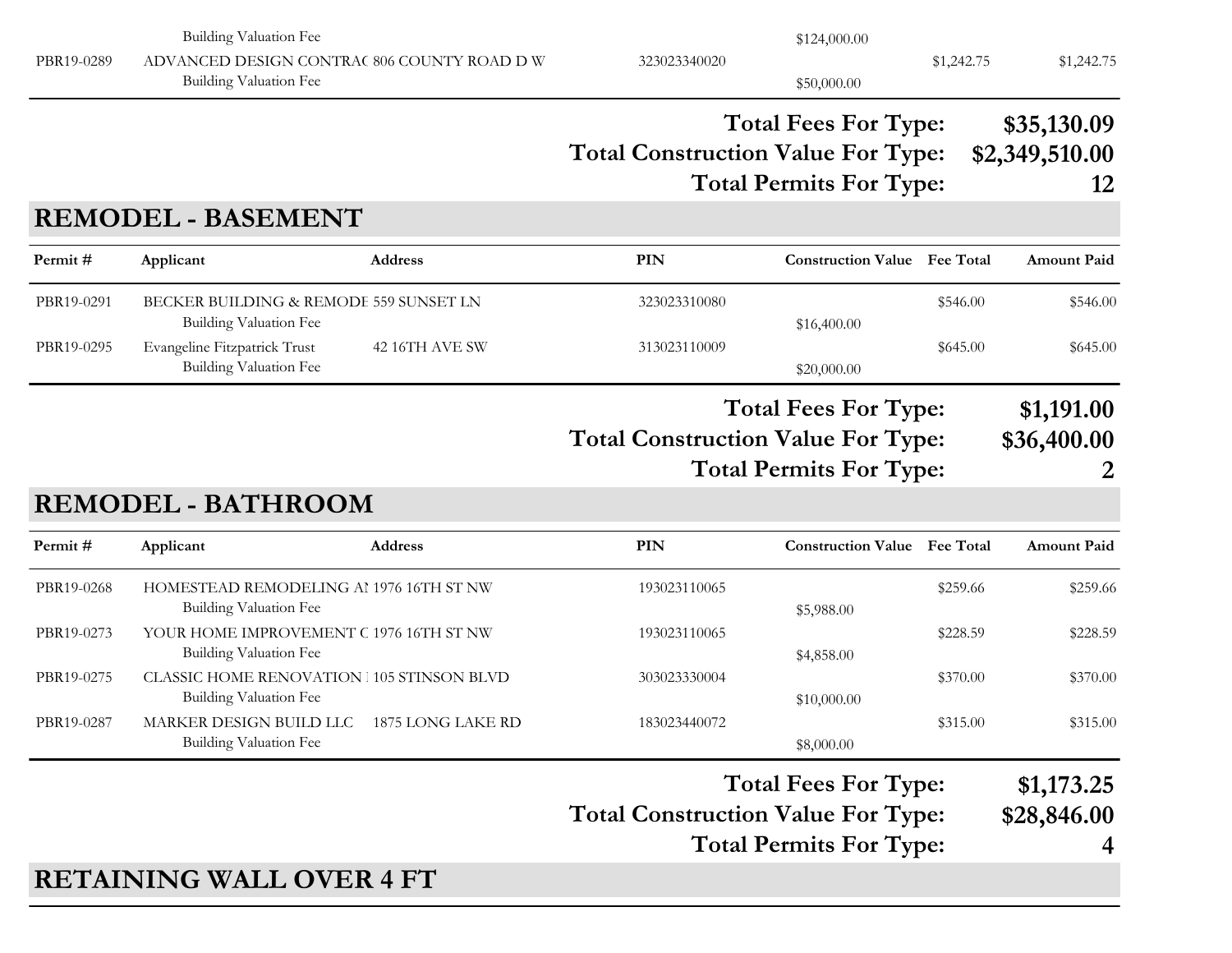| Permit#    | Applicant                                                              | Address          | <b>PIN</b>                                | <b>Construction Value</b> Fee Total                           |                      | <b>Amount Paid</b>           |
|------------|------------------------------------------------------------------------|------------------|-------------------------------------------|---------------------------------------------------------------|----------------------|------------------------------|
| PBR19-0277 | LIVIT SITE & STRUCTURE<br>Building Valuation Fee                       | 2830 18TH ST NW  | 183023340081                              | \$40,000.00                                                   | \$1,050.25           | \$1,050.25                   |
|            |                                                                        |                  | <b>Total Construction Value For Type:</b> | <b>Total Fees For Type:</b><br><b>Total Permits For Type:</b> |                      | \$1,050.25<br>\$40,000.00    |
| Roofing    |                                                                        |                  |                                           |                                                               |                      |                              |
| Permit#    | Applicant                                                              | <b>Address</b>   | <b>PIN</b>                                | <b>Construction Value</b> Fee Total                           |                      | <b>Amount Paid</b>           |
| PB19-0388  | <b>EXTERIOR IMPRESSIONS INC</b><br><b>Building Valuation Fee</b>       | 227 16TH AVE SW  | 323023230003                              | \$5,800.00                                                    | \$179.90             | \$179.90                     |
| PB19-0406  | CRUSH CITY CONSTRUCTION I 651 CONTINENTAL DR<br>Building Valuation Fee |                  | 323023330034                              | \$29,000.00                                                   | \$569.50<br>\$569.50 |                              |
|            |                                                                        |                  | <b>Total Construction Value For Type:</b> | <b>Total Fees For Type:</b><br><b>Total Permits For Type:</b> |                      | \$749.40<br>\$34,800.00<br>2 |
| Siding     |                                                                        |                  |                                           |                                                               |                      |                              |
| Permit#    | Applicant                                                              | <b>Address</b>   | PIN                                       | <b>Construction Value</b>                                     | <b>Fee Total</b>     | <b>Amount Paid</b>           |
| PB19-0404  | <b>ROOFS RUS</b><br>Building Valuation Fee                             | 1279 BRIGHTON SQ | 193023420176                              | \$5,039.00                                                    | \$179.52             | \$179.52                     |
| PB19-0414  | Manochehr Chehrazi<br><b>Building Valuation Fee</b>                    | 26 20TH AVE SW   | 313023120149                              | \$4,000.00                                                    | \$143.00             | \$143.00                     |
|            |                                                                        |                  | <b>Total Construction Value For Type:</b> | <b>Total Fees For Type:</b><br><b>Total Permits For Type:</b> |                      | \$322.52<br>\$9,039.00<br>2  |
|            | <b>WINDOWS/DOORS</b>                                                   |                  |                                           |                                                               |                      |                              |
| Permit#    | Applicant                                                              | <b>Address</b>   | <b>PIN</b>                                | <b>Construction Value Fee Total</b>                           |                      | <b>Amount Paid</b>           |
| PB19-0400  | TWIN CITY HOME REMODELIN 1021 2ND ST NW<br>Building Valuation Fee      |                  | 293023340048                              | \$3,500.00                                                    | \$142.75             | \$142.75                     |